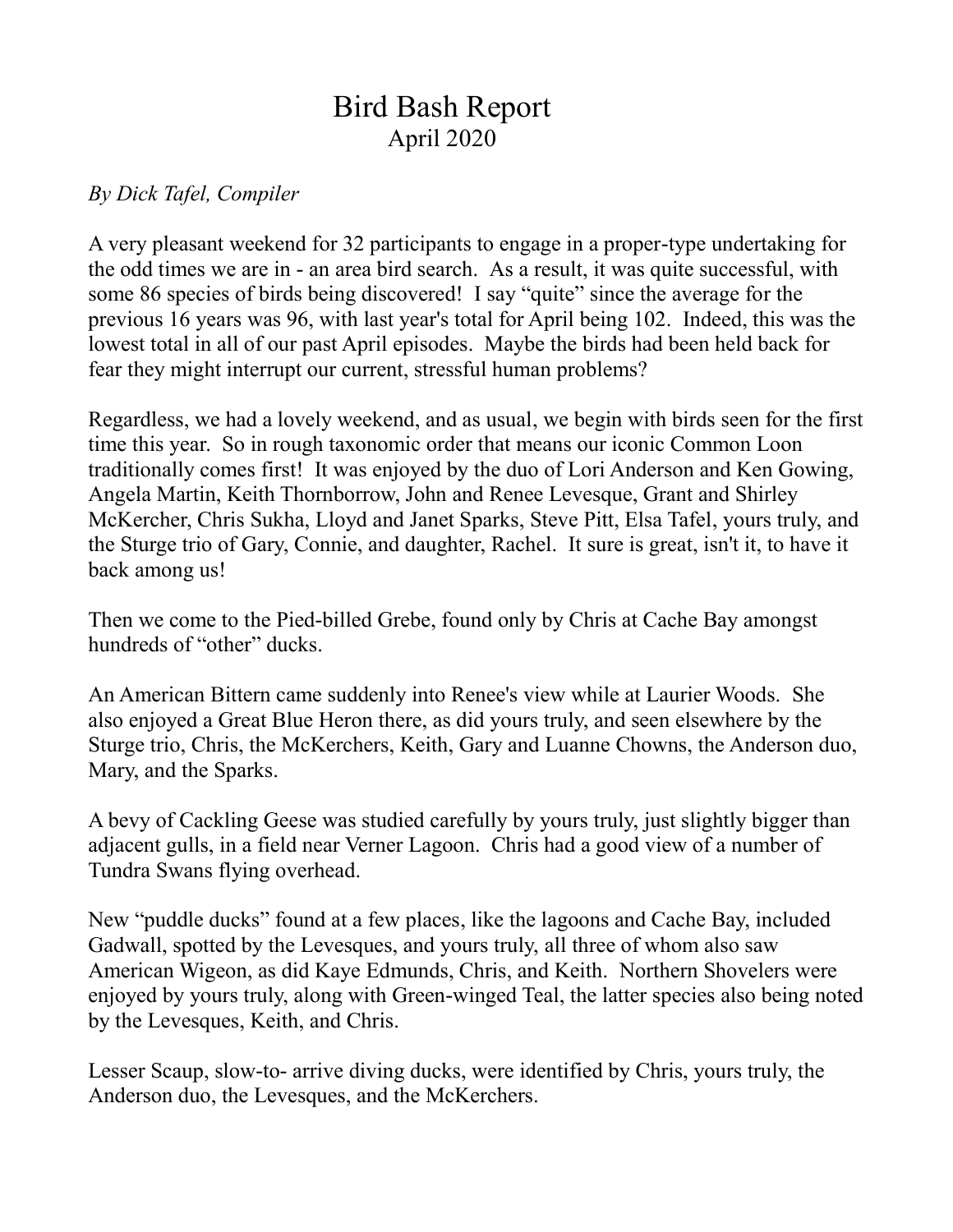Among predators, the Osprey was no doubt especially enjoyed by most viewers, like Therez Violette – atop one of the light standards at the Cache Bay baseball field the Chowns, Keith (in South River), the Levesques, the McKerchers, Chris, the Sturges, and yours truly. A Sharp-shinned Hawk was spotted by the Sparks and by Renee.

Shorebirds began to arrive, the Greater Yellowlegs being noted by the Levesques and Keith, with the Killdeer by yours truly and the Sturges. Wilson's Snipe was discovered by the Anderson duo, Bill and Carol Fleming, Steve, and Chris.

Now to Owls! A Great Horned Owl was heard by the Anderson duo in Chisholm Township, while they also "observed extensively" a Short-eared Owl in the Powassan area. Chris heard a Northern Saw-whet in the Field area.

Belted Kingfishers were spotted by a few, including the Anderson duo, Angela, the Chowns, Renee, Fred Pinto, the Sturges, the Sparks, and yours truly.

Yellow-bellied Sapsuckers, were noted by Chris, the Anderson duo, the Chowns, Renee, the Sturges, the Flemings, Steve, and yours truly. Keith found a Black-backed Woodpecker near his South River neighbourhood. Northern Flickers were found by the McKerchers, Renee, Angela, Keith, Steve, the Sturges, the Chowns, the Anderson duo, Mary Ann Kenrick, Rose McClelland, Therez, yours truly, and Chris.

Now as to the new, more song-birding types, we will start with the swallows. A few Tree Swallows were observed by Buddy Myles, Rose, Steve, the Anderson duo, Chris, yours truly, the Chowns, Keith, Kaye, the Sturges, and Renee. Barn Swallows were seen only by yours truly, Chris, and the Anderson duo.

Winter Wrens were discovered by Angela near Lavigne, Chris near Field, and the Sturges near Powassan. The latter two groups also found the tiny, super-charged Rubycrowned Kinglet, as did Kaye and the Chowns.

The only observers of the Eastern Bluebird (so far) were the Anderson duo.

As to wood warblers, they are starting to arrive! Chris watched the Yellow-rumped, while Angela had both it and Pine Warblers in view.

Getting to sparrows, Savannah Sparrows were seen by Buddy, the Anderson duo, Chris, the Sturges, and yours truly. Fox Sparrows were noted by the Levesques, Peter and Pam Handley, and Mary Ann. Swamp Sparrows were found only by Fred and Chris. Whitethroats were discovered by Chris, Angela, Keith, Mary, the Sturges, the Handleys, Mary Ann, and the Levesques.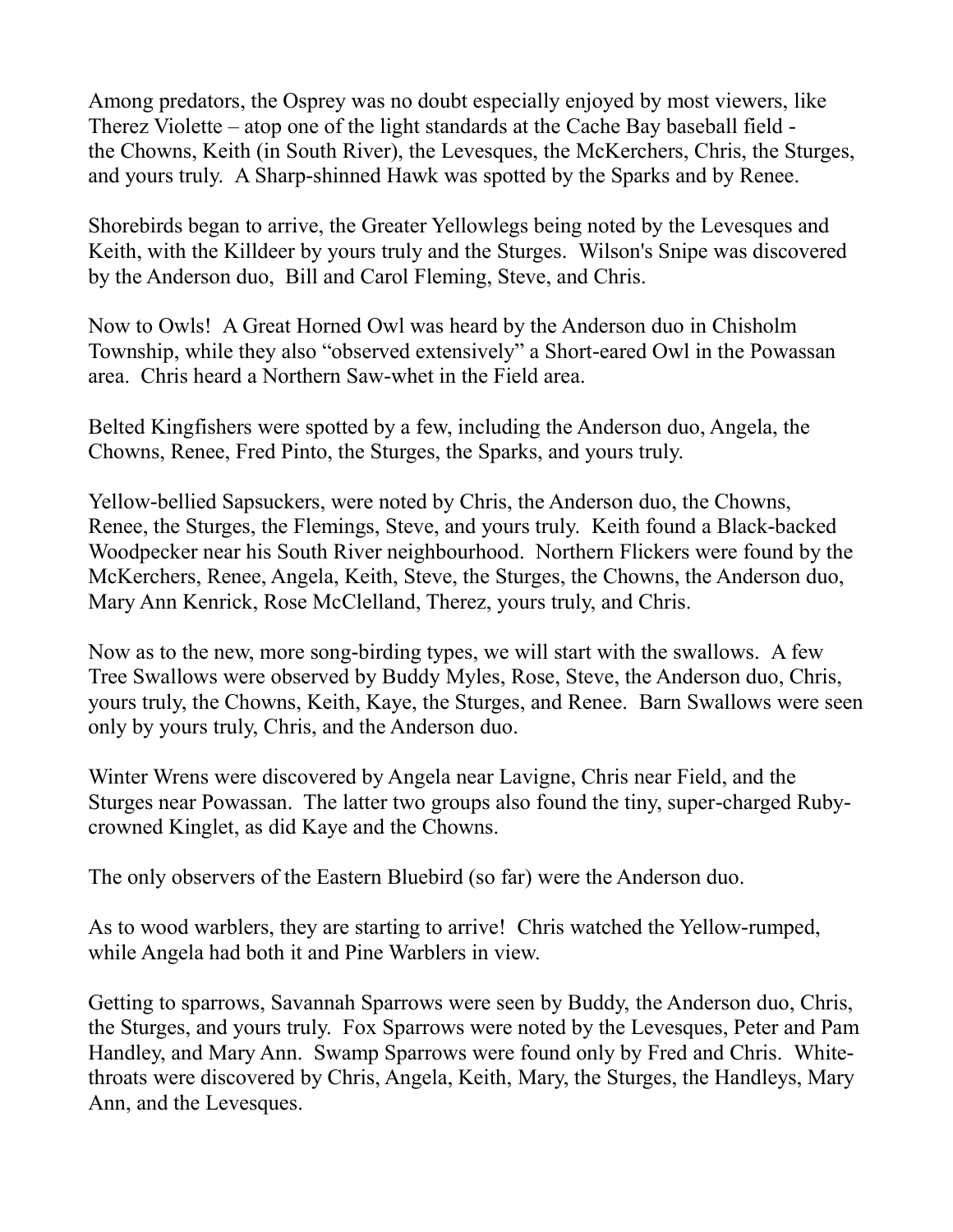The Eastern Meadowlark came to the attention only of the Sturges. Rusty Blackbirds were identified solely by Keith. The Brown-headed Cowbird was spotted by Mary Ann, the Anderson duo, Angela, Chris, the Sturges, Buddy, the Chowns, Mary, and the Levesques.

Those many species listed above were the new birds for Nipissing for the last weekend of April!

Now we get to birds previously seen during this year, starting with the Double-crested Cormorant. They are now appearing in fair numbers mostly in the west end and at Cache Bay. They were noted by Chris, Angela, the Levesques, and yours truly.

Turkey Vultures were in fair number and noted by the Anderson duo, Chris, Angela, the Chowns, the Levesques, the McKerchers, the Sturges, Fred, the Sparks, Mary Young, and yours truly.

Canada Geese were widely dispersed, though not in the numbers of last month, most now having headed further north!

Pairs of Trumpeter Swans were seen in the west end by Angela, Chris, Therez, the Levesques, and yours truly.

Most previously-seen ducks were very widespread and now in large numbers! These included Wood Ducks, American Black Ducks (seen actually only by Chris and Keith), Mallards, Ring-necks, Buffleheads, Common Goldeneye, Hooded and Common Mergansers.

Northern Harriers were in fair numbers and seen by Steve, Fred, the Anderson duo, and yours truly. American Kestrels were spotted by Rose, the Levesques, the Anderson duo, Steve, the Flemings, the Sparks, and Chris. Angela saw the Merlin, while Kaye, yours truly, the Sturges, and Chowns saw both of those small predators. Bald Eagles were relatively common, being noted by the Sparks, Kaye, Steve, the McKerchers, Chris, the Sturges, Keith, Elsa and yours truly.

Ruffed Grouse were observed by Renee, Kaye, the Anderson pair, Chris, Angela, the Chowns, the Sparks, the Flemings, the Handleys, Steve, the Sturges, Keith, and yours truly, while the latter three also saw Wild Turkeys.

Some Sandhill Cranes were seen and spotted by yours truly, the Anderson pair, Chris, Rose, and Angela.

American Woodcock, probably again by their "bronx cheer" voice, were recognized by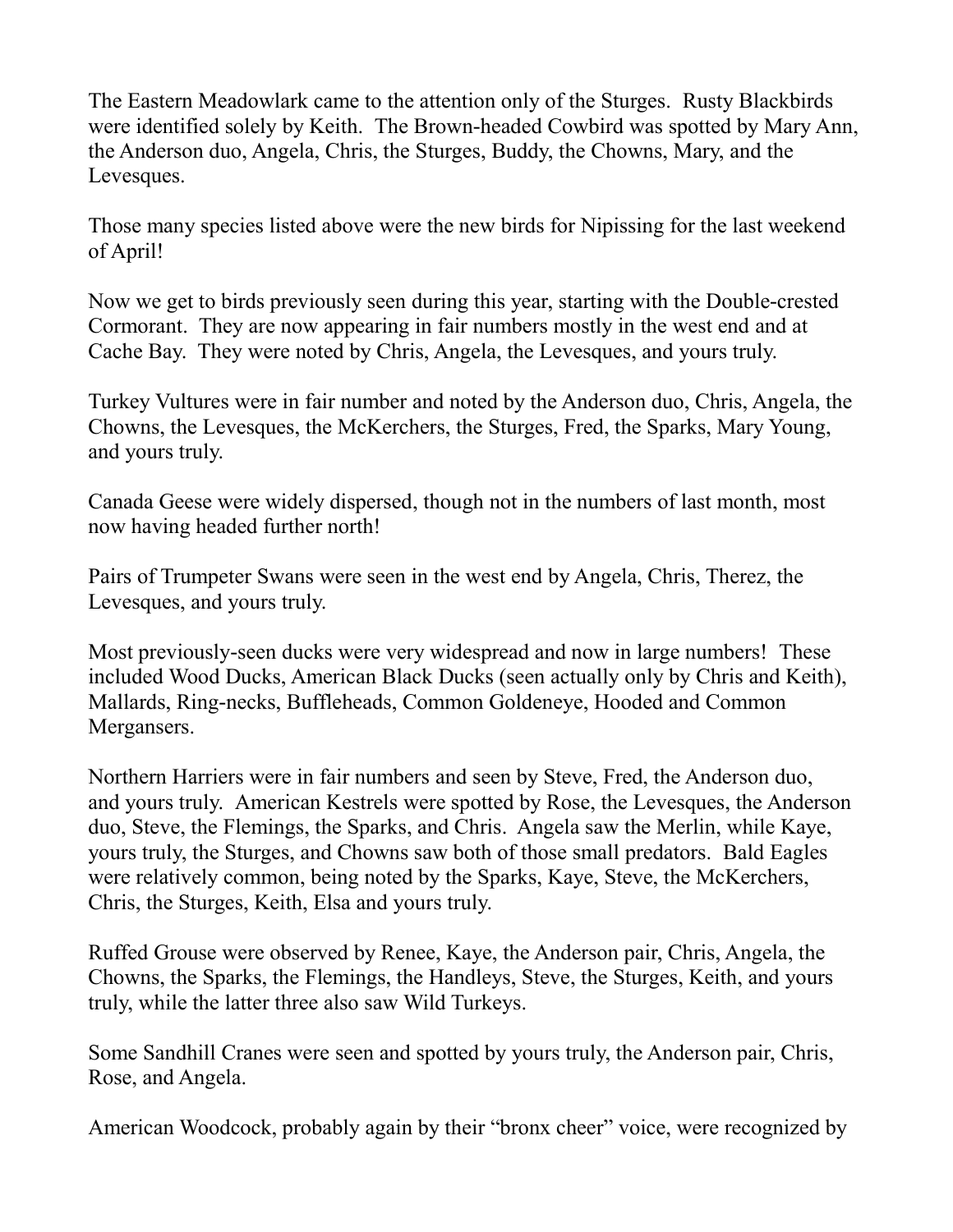Kaye, the Anderson pair, Chris, Angela, and Fred.

Now as to gulls, both Ring-billed and Herring were seen in large numbers, but no one noticed the rarer Black-backed.

Of course, the Rock Pigeon seemed to be everywhere, and the Mourning Dove somewhat less so.

Downy and Hairy Woodpeckers were commonplace at most feeder areas and elsewhere. The daring Pileated was rarer, but still one can come upon one almost anywhere.

The Eastern Phoebe was the only "flycatcher" around, and was found by the Anderson pair, Chris, the Sparks, the Chowns, Keith, the McKerchers, Fred, Angela, the Sturges, Mary, and yours truly.

American Crows were all over the place, while Common Ravens somewhat less so.

Blue Jays, Black-capped Chickadees and Red-breasted Nuthatches continued to be quite ubiquitous, but the White-breasted Nuthatch was noticed only by Linda Stoner, Mary and the McKerchers. And just where were the Canada Jays? Brown Creepers were discovered only by Chris.

The tiny Golden-crowned Kinglet was surprisingly abundant (where noted), being spotted by Renee, the Anderson pair, yours truly, Chris, and the Sturges.

Chris and the Sturges also found the Hermit Thrush, as did Kaye and Fred. American Robins were well spread out and seen from Donna Demarco in the east end to Angela in the west end.

European Starlings were also very well spread out.

As to sparrows, the American Tree Sparrow, which was around all winter, was still here in few numbers, and noticed by the Levesques, the Anderson duo, Chris, yours truly, Mary Ann, Keith, and the Chowns. The constantly-singing Song Sparrows were widely noticed, and the Dark-eyed Juncos continued to be widely distributed.

Red-winged Blackbirds had become well-ensconced within their marshy habitats. Common Grackles, which had been seen in small numbers in the previous three months, were now widely dispersed.

Purple Finches were seen by a few - the Handleys, the Sparks, the McKerchers, the Anderson duo, Chris, Mary, and the Sturges.